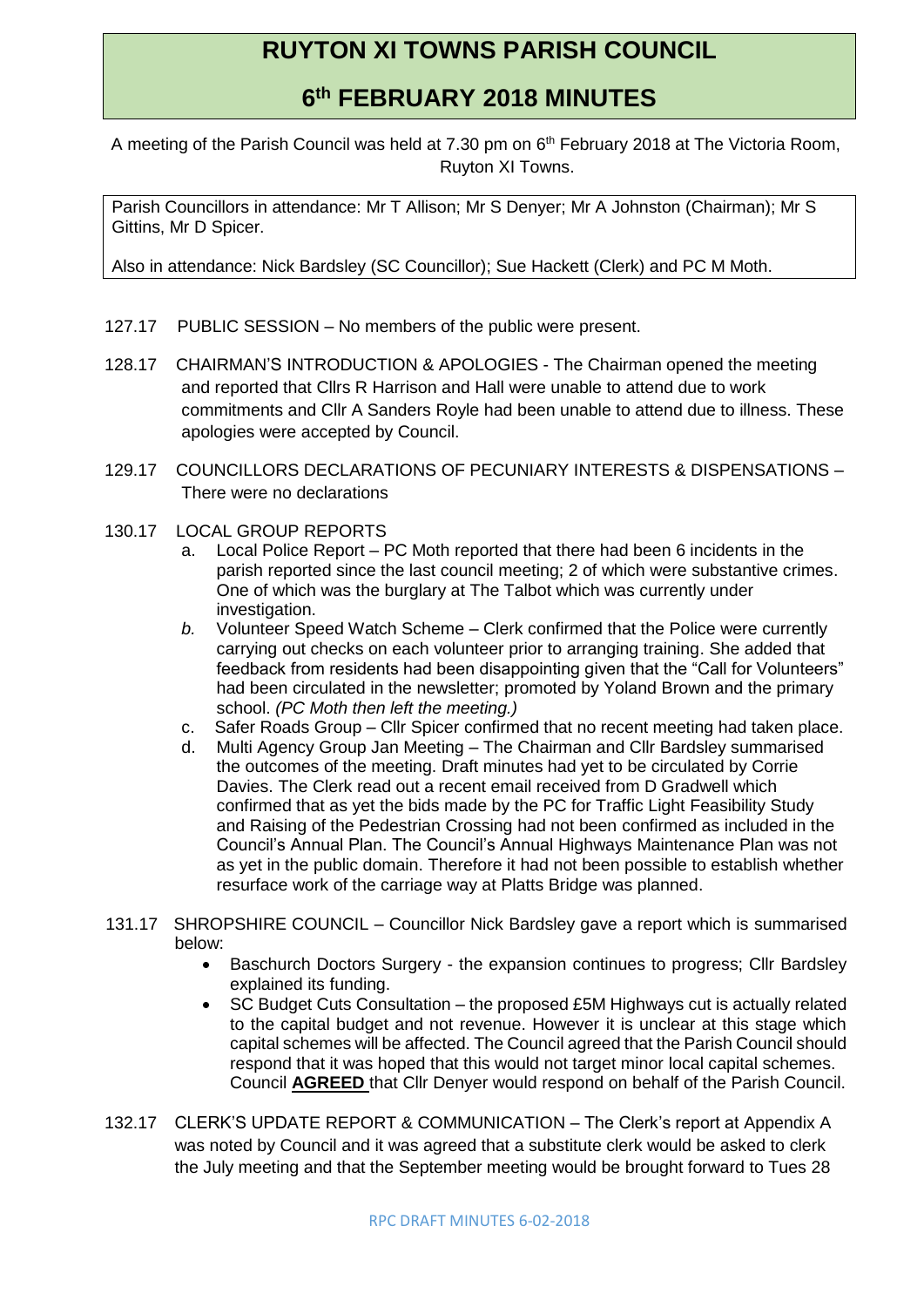August 2018. It was also **AGREED** that the Annual Parish Meeting should be held on 1st May at 6.30pm; prior to the Annual Parish Council Meeting. An alternative community event would be arranged later in the year.

The Chairman reported on the outcomes of the meeting attended by the Clerk and himself on 5 February; when the Local Councils' Awards Scheme Accreditation Panel reviewed the Council's website; additional documentation; procedures and practices. He reported that overall the review went well with all necessary documentation being present; and appropriate responses made to questions. The website however was regarded as difficult to navigate by the Panel; and required modification. Colin Case was working on this and it was hoped that adjustments made would meet the Panel's needs and that the Foundation Award would be achieved.

*Councillor Bardsley left the meeting.*

- 133.17 GDPR UPDATE Clerk stated that she had obtained 3 quotes for the provision of DPO services to the Council these ranged between an annual fee of £350 - £3,000. As yet NALC had not issued advice on the matter and had advised councils not to rush into contracts for the service. This was noted by the Council.
- 134.17 COUNCIL CONFIRMATION & ACCEPTANCE OF PREVIOUS MEETING MINUTES Draft minutes of the Council meeting held on 8 January 2018 as circulated and uploaded to the Council's website were considered and **RESOLVED** as accurate. The Chairman was instructed to sign them as such.
- 135.17 FINANCE Council considered the following invoices/reimbursement claims awaiting payment and **RESOLVED** that they be authorised for payment; instructing the Chairman and Cllr Spicer to check all supporting paperwork prior to signing cheque payments:

| Chq         | Payee          | Description                   | £ Total  | £ VAT  |
|-------------|----------------|-------------------------------|----------|--------|
| 909         | Glasdon        | Entrance gates                | 2,180.71 | 363.45 |
| 908         | Canx           | Canx                          |          |        |
| DD(3/3/18)  | Information    | <b>Annual Data Protection</b> | 35.00    |        |
|             | commissioner   | Subscription                  |          |        |
| DD(22/1/18) | Scottish Power | Quarterly street lighting     | 245.57   | 11.69  |
|             |                | energy costs                  |          |        |
| 910         | <b>Clerk</b>   | Office Exopenses,             | 163.22   | 12.99  |
|             |                | Mileage                       |          |        |

- 136.17 FIXED ASSETS Councillors reported on condition of fixed assets examined and **RESOLVED** to adopt the Fixed Asset Register with the proviso that the recently purchased gates were added when installed.
- 137.17 LOCAL PROJECTS UPDATE:
	- a. Birch Grove & Doctors Meadow Recreational Areas, Clerk reported that STAR Housing who had been approached for a grant towards the swing installation at Birch Grove; has intimated they required assurance that unsecured funding could be met by the PC; should it not materialise. The Council **AGREED** that it would make up any shortfall if necessary to ensure the delivery of the project. Council also **AGREED** that the local contractor's quote was very encouraging. **ACTION**: Clerk to inform STAR Housing.
	- b. Cllr Gittins reported that Doctors Meadow was too wet to progress agreed repairs to the car park; whilst the Spinney had yet to be prepared for planting. He went on to outline a Community event was planned which he was prepared to organise with the School.
	- c. Parish Council Website Improvements The Clerk confirmed that Cllr Hall had confirmed that her partner was too busy at present to work on the website and new